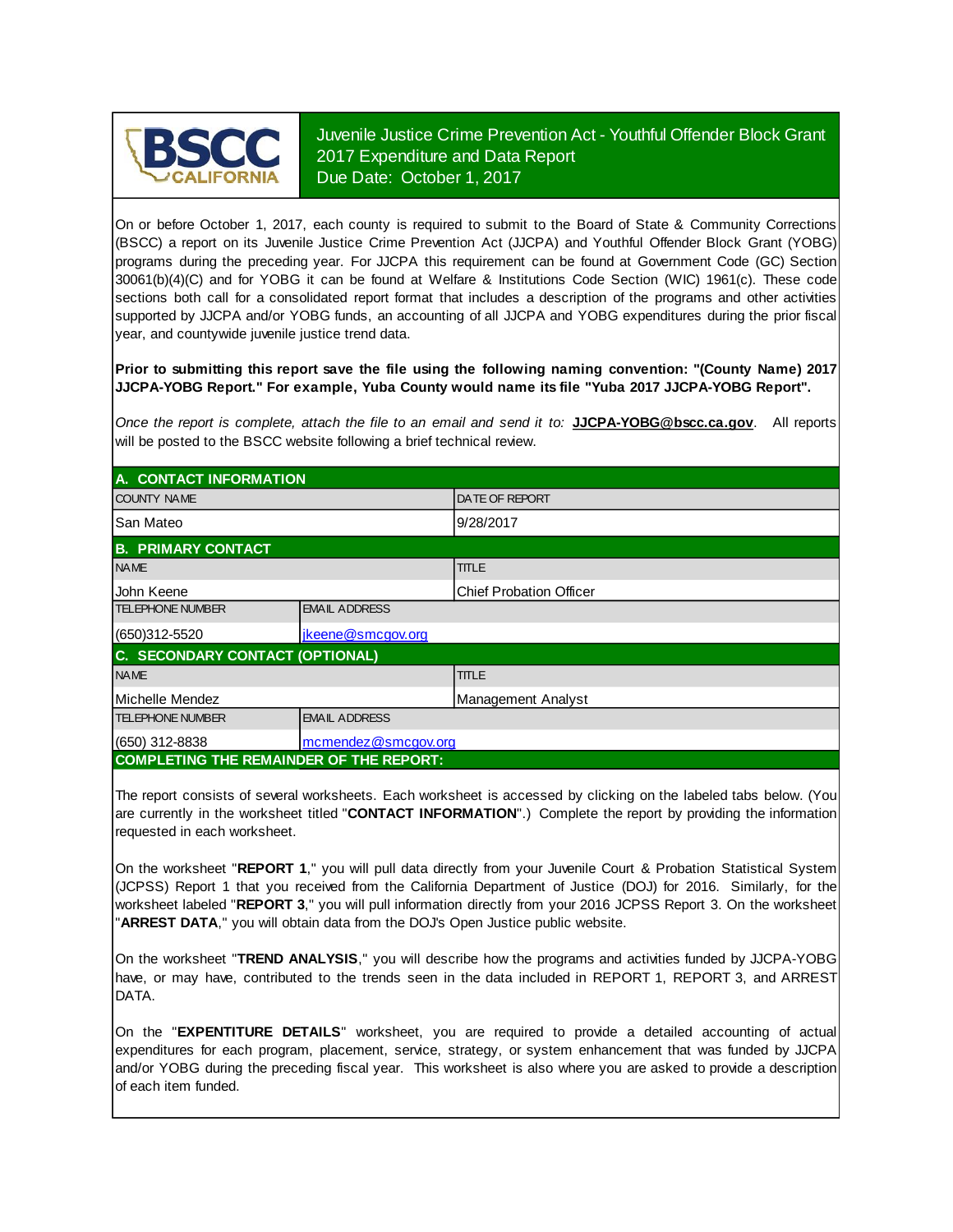### **COUNTYWIDE JUVENILE JUSTICE DATA for:** *San Mateo*

*In the blank boxes below, enter the data from your Report 1 received from DOJ as titled below:*

**Referrals of Juveniles to Probation Departments for Delinquent Acts, January 1 - December 31, 2016 Age by Referral Type, Gender, Race/Ethnic Group, Referral Source, Detention, Prosecutor Action, and Probation Department Disposition**

**Report 1**

#### **Probation Department Disposition**

| <b>Informal Probation</b> |     |
|---------------------------|-----|
| <b>Diversions</b>         |     |
| <b>Petitions Filed</b>    | 869 |

### **Gender (OPTIONAL)**

| <b>Male</b>  | 1.040 |
|--------------|-------|
| Female       | 304   |
| <b>TOTAL</b> | 1.344 |

### **Race/Ethnic Group (OPTIONAL)**

| <b>Hispanic</b>         | 791 |
|-------------------------|-----|
| White                   | 163 |
| <b>Black</b>            | 170 |
| Asian                   | 67  |
| <b>Pacific Islander</b> | 67  |
| Indian                  |     |
| <b>Unknown</b>          | 86  |
| <b>TOTAL</b>            |     |

**Please use this space to explain any exceptions and/or anomalies in the data reported above:**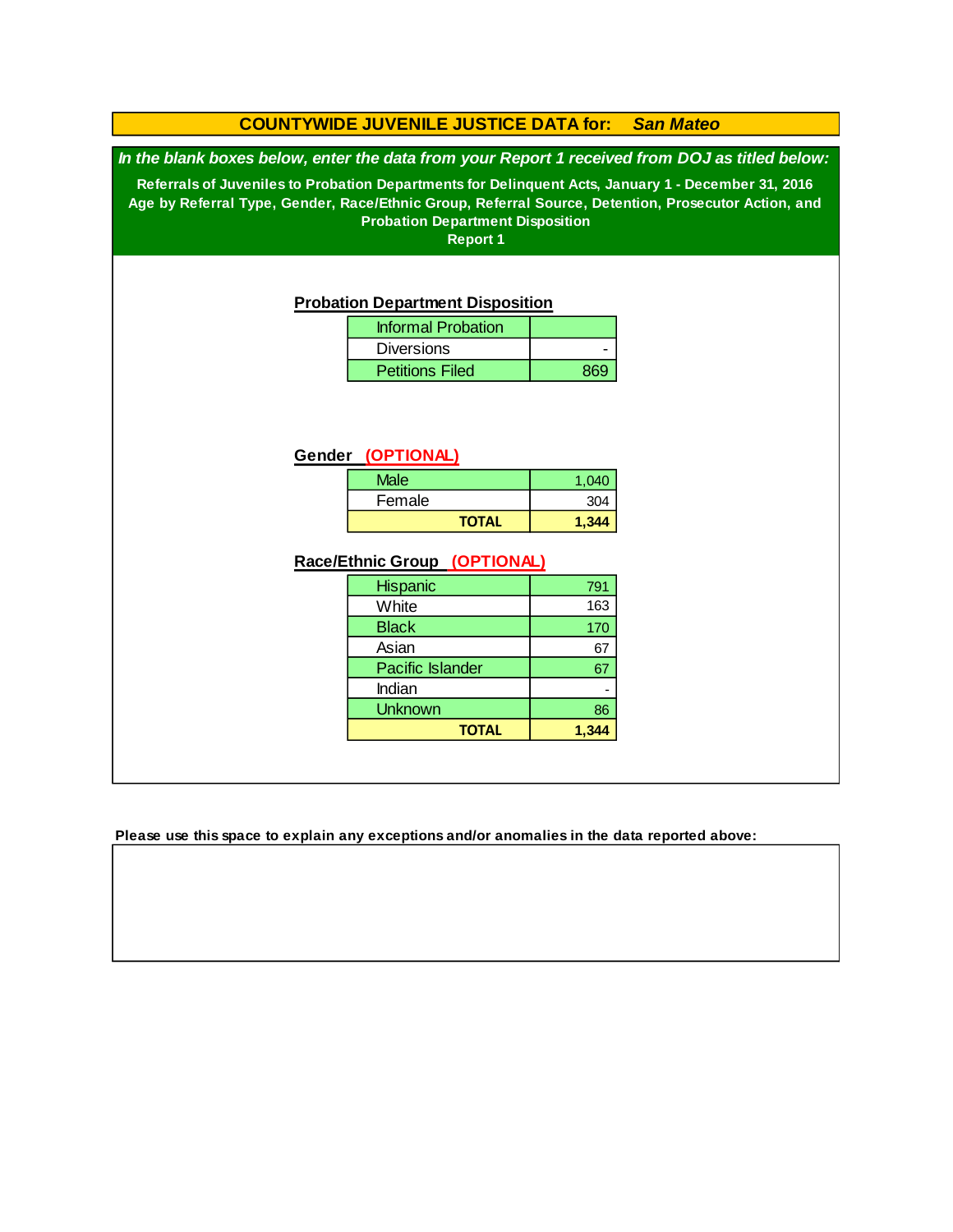| <b>COUNTYWIDE JUVENILE JUSTICE DATA for:</b><br><b>San Mateo</b> |                                                                                                                                                                                                                                                                                                                              |              |                |  |
|------------------------------------------------------------------|------------------------------------------------------------------------------------------------------------------------------------------------------------------------------------------------------------------------------------------------------------------------------------------------------------------------------|--------------|----------------|--|
|                                                                  | In the blank boxes below, enter the data from your Report 3 received from DOJ as titled below:<br>Juvenile Court Dispositions Resulting From Petitions for Delinquesnt Acts, January 1 - December 31, 2016<br>Age by Petition Type, Sex, Race/Ethnic Group, Defense Representation, Court Disposition and Wardship Placement |              |                |  |
|                                                                  | Report 3                                                                                                                                                                                                                                                                                                                     |              |                |  |
|                                                                  |                                                                                                                                                                                                                                                                                                                              |              |                |  |
| <b>Petition Type</b>                                             |                                                                                                                                                                                                                                                                                                                              |              |                |  |
|                                                                  | <b>New</b>                                                                                                                                                                                                                                                                                                                   |              | 422            |  |
|                                                                  | Subsequent                                                                                                                                                                                                                                                                                                                   |              | 447            |  |
|                                                                  |                                                                                                                                                                                                                                                                                                                              | <b>TOTAL</b> | 869            |  |
|                                                                  | <b>Court Disposition</b>                                                                                                                                                                                                                                                                                                     |              |                |  |
|                                                                  | <b>Informal Probation</b>                                                                                                                                                                                                                                                                                                    |              | 26             |  |
|                                                                  | Non-Ward Probation                                                                                                                                                                                                                                                                                                           |              | 20             |  |
|                                                                  | <b>Wardship Probation</b>                                                                                                                                                                                                                                                                                                    |              | 549            |  |
|                                                                  | Diversion                                                                                                                                                                                                                                                                                                                    |              |                |  |
|                                                                  | Deferred Entry of Judgement                                                                                                                                                                                                                                                                                                  |              | $\overline{7}$ |  |
|                                                                  | <b>Wardship Placements</b>                                                                                                                                                                                                                                                                                                   |              |                |  |
|                                                                  | <b>Own/Relative's Home</b>                                                                                                                                                                                                                                                                                                   |              | 544            |  |
|                                                                  | Non-Secure County Facility                                                                                                                                                                                                                                                                                                   |              | 4              |  |
|                                                                  | <b>Secure County Facility</b>                                                                                                                                                                                                                                                                                                |              |                |  |
|                                                                  | Other Public Facility                                                                                                                                                                                                                                                                                                        |              |                |  |
|                                                                  | <b>Other Private Facillity</b>                                                                                                                                                                                                                                                                                               |              |                |  |
|                                                                  | Other                                                                                                                                                                                                                                                                                                                        |              |                |  |
|                                                                  | California Youth Authority*                                                                                                                                                                                                                                                                                                  |              | 1              |  |
|                                                                  |                                                                                                                                                                                                                                                                                                                              | <b>TOTAL</b> | 549            |  |
|                                                                  | <b>Subsequent Actions</b>                                                                                                                                                                                                                                                                                                    |              |                |  |
|                                                                  | <b>Technical Violations</b>                                                                                                                                                                                                                                                                                                  |              |                |  |
|                                                                  |                                                                                                                                                                                                                                                                                                                              |              |                |  |
|                                                                  |                                                                                                                                                                                                                                                                                                                              |              |                |  |
|                                                                  | Sex (OPTIONAL)                                                                                                                                                                                                                                                                                                               |              |                |  |
|                                                                  | <b>Male</b>                                                                                                                                                                                                                                                                                                                  |              | 703            |  |
|                                                                  | Female                                                                                                                                                                                                                                                                                                                       |              | 166            |  |
|                                                                  |                                                                                                                                                                                                                                                                                                                              | <b>TOTAL</b> | 869            |  |
|                                                                  |                                                                                                                                                                                                                                                                                                                              |              |                |  |
|                                                                  | Race/Ethnic Group (OPTIONAL)                                                                                                                                                                                                                                                                                                 |              |                |  |
|                                                                  | Hispanic                                                                                                                                                                                                                                                                                                                     |              | 529            |  |
|                                                                  | White                                                                                                                                                                                                                                                                                                                        |              | 93             |  |
|                                                                  | <b>Black</b>                                                                                                                                                                                                                                                                                                                 |              | 107            |  |
|                                                                  | Asian                                                                                                                                                                                                                                                                                                                        |              | 42             |  |
|                                                                  | Pacific Islander                                                                                                                                                                                                                                                                                                             |              | 44             |  |
|                                                                  | Indian                                                                                                                                                                                                                                                                                                                       |              |                |  |
|                                                                  | Unknown                                                                                                                                                                                                                                                                                                                      |              | 54             |  |
|                                                                  |                                                                                                                                                                                                                                                                                                                              | <b>TOTAL</b> | 869            |  |

**Please use this space to explain any exceptions and/or anomalies in the data reported above:** 

\* The JCPSS reports show "California Youth Authority," however it is now called the "Division of Juvenile Justice."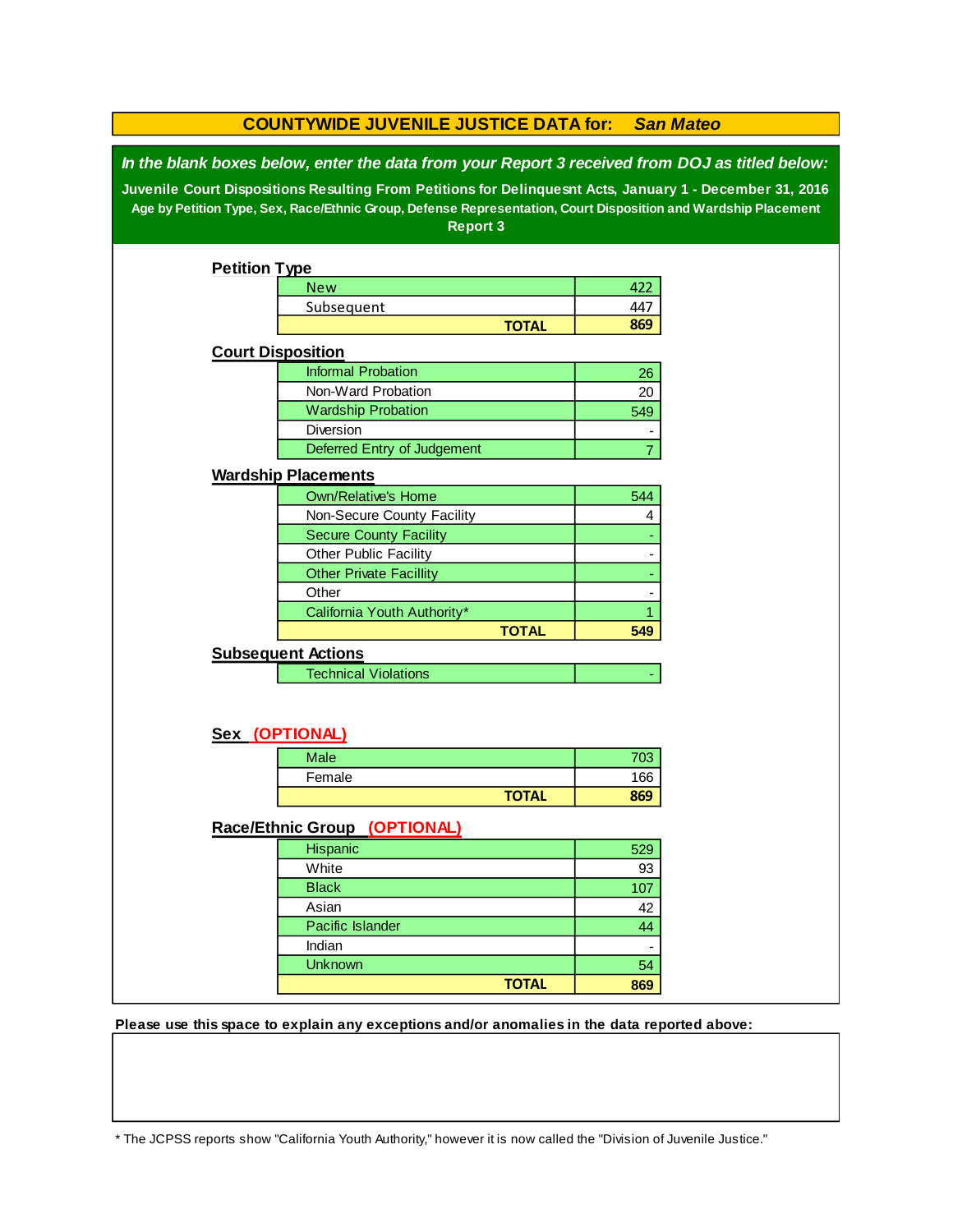|                | <b>COUNTYWIDE JUVENILE JUSTICE DATA for: San Mateo</b>                    |     |
|----------------|---------------------------------------------------------------------------|-----|
|                | In the blank boxes below, enter your juvenile arrest data from last year. |     |
|                | Arrest data by county can be found at:                                    |     |
|                | https://openjustice.doj.ca.gov/crime-statistics/arrests                   |     |
|                |                                                                           |     |
|                |                                                                           |     |
| <b>Arrests</b> |                                                                           |     |
|                | <b>Felony Arrests</b>                                                     | 262 |
|                | <b>Misdemeanor Arrests</b>                                                | 620 |
|                | <b>Status Arrests</b>                                                     | 84  |
|                | <b>TOTAL</b>                                                              | 966 |
|                |                                                                           |     |
|                | Gender (OPTIONAL)                                                         |     |
|                |                                                                           |     |
|                | <b>Male</b>                                                               |     |
|                | Female                                                                    |     |
|                | <b>TOTAL</b>                                                              |     |
|                |                                                                           |     |
|                |                                                                           |     |
|                |                                                                           |     |
|                | Race/Ethnic Group (OPTIONAL)                                              |     |
|                | <b>Black</b><br>White                                                     |     |
|                |                                                                           |     |
|                | Hispanic<br>Other                                                         |     |
|                | <b>TOTAL</b>                                                              |     |

**Please use this space to explain any exceptions and/or anomalies in the data reported above:**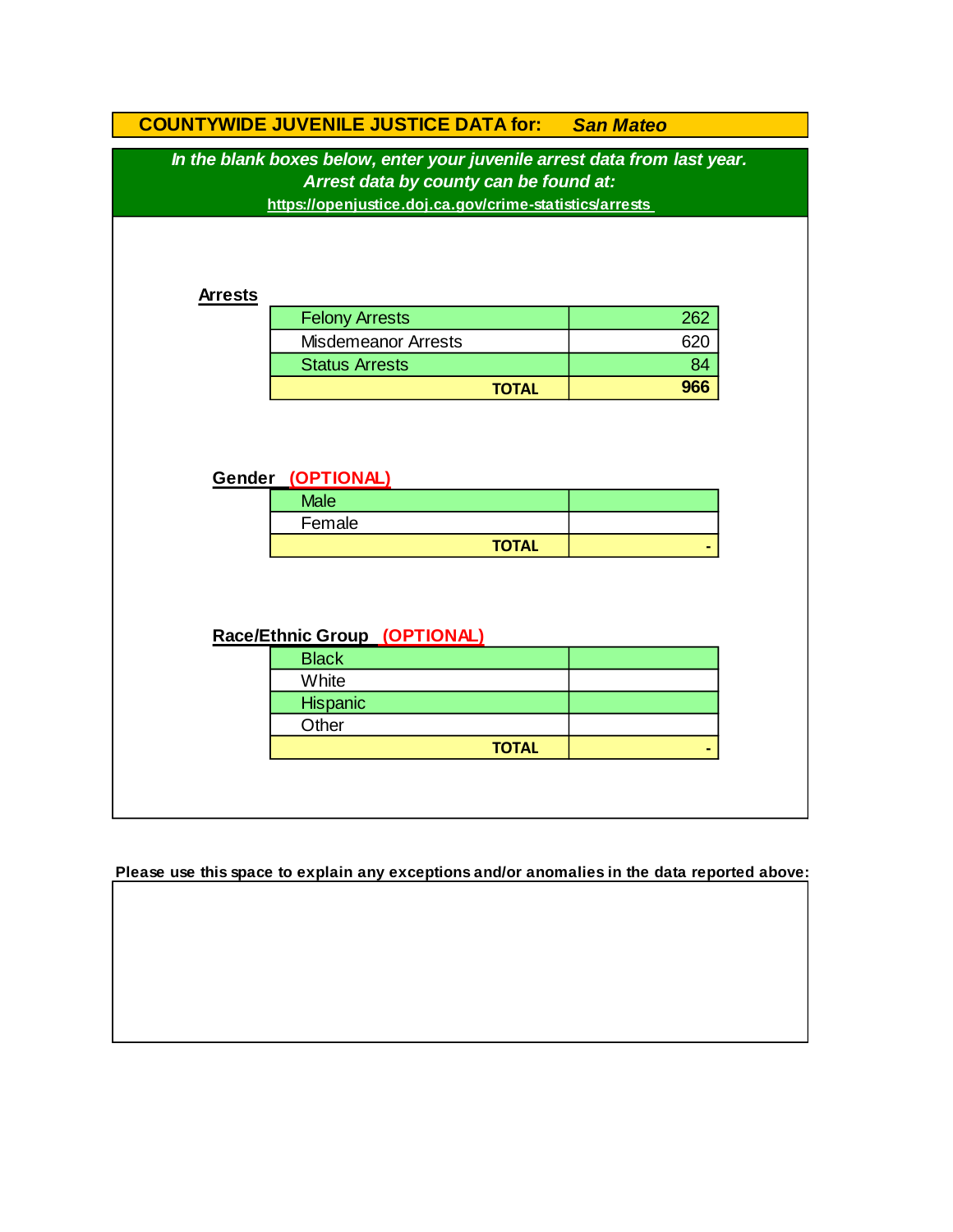## **ANALYSIS OF COUNTYWIDE TREND DATA for:** *San Mateo*

### **Government Code Section 30061(b)(4)(C)(iv) & WIC Section 1961(c)(3)**

Provide <sup>a</sup> summary description or analysis, based on available information, of how the programs, placements, services, strategies or system enhancements funded by JJCPA-YOBG have, or may have, contributed to, or influenced, the juvenile justice data trends identified in this report.

San Mateo County Department utilizes the funds received from the Juvenile Justice Crime Prevention Act (JJCPA) and the Youth Offender Block Grant (YOBG) to provide a set of interventions, therapeutic, pro-social engagement along a continuum of services from prevention to more intensive intervention. Desired outcomes include improved family functioning, increased developmental assets, greater engagement in and connection to school, improved education outcomes, reduced substance use, decreased involvement, and decrease justice involvement. In 2016, the total number of felony arrests, (n=262) has declined 5% from 2015 (n=277), and even more drastically from 2014 by 35% (n=403). The dramatic decrease could be attributed to the steady decline in juvenile justice involved youth. The department has seen also seen a constant downward decline in average daily population in the juvenile hall, camps, as well as supervised youth in the community. However violent offenses have increased by 25 % (n=105) in 2016 from 2015 (n=277); a considerable increase resulting in the need for more therapeutic, mentoring, and aftercare services. The department anticipates the use of cognitive behavioral approaches through either contracted services our programs delivered by internal staff help identified youth challenges thereby provided tools and youth engagement.

The county wide juvenile justice data for San Mateo County indicates a discrepancy with the total number of informal and diversions filed which indicates zero. This discrepancy does not indicate an accurate or true data set since the department has a robust Assessment Center that provides referrals to youth with low level offenses or infractions. Such services are provided through community based organizations for such programs like the Victim Awareness Program, Petty Theft Program, or an option for victim mediation. The department has provided these services and has validated youth participation on a quarterly basis. The number of youth served by qualified staff in the fields of probation, behavioral health services and child family services is approximately 620 youth who were diverted from the juvenile justice system or placed on informal probation contract whereas 283 youth were mandatory sends to the District Attorney's Office for hearing processes. The overall of success rate of the youth completing a form of diversion without no new law violation is 98%. The department will be investigating the Juvenile Court & Probation Statistical System to inquire on missing entries so that the data is accurate to internal data collection.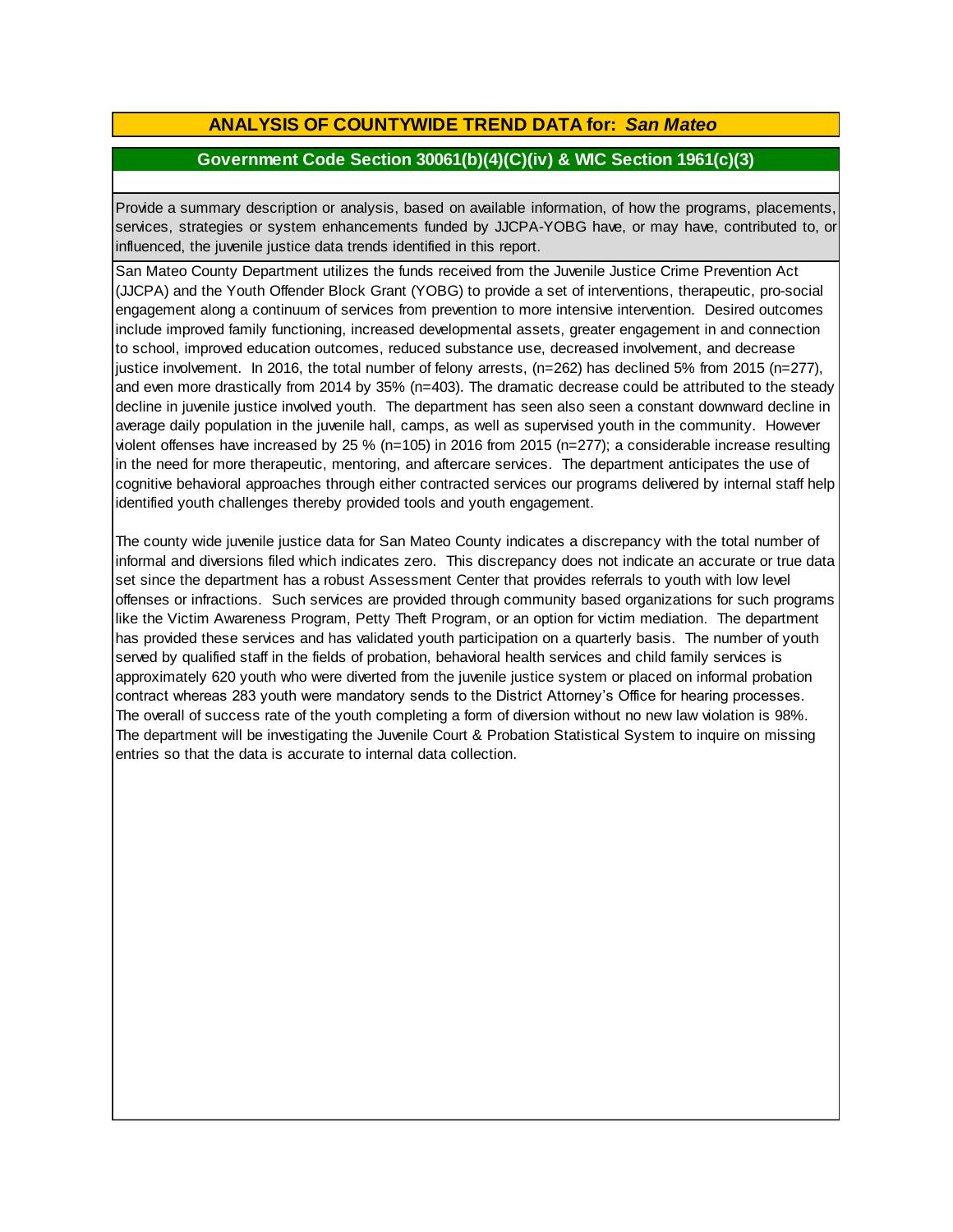Use the template(s) below to report the programs, placements, services, strategies, and/or system enhancements you funded in the preceding fiscal year. Use <sup>a</sup> separate template for each program, placement, service, strategy, or system enhancement that was supported with JJCPA and/or YOBG funds. If you need more templates than provided, copy and paste additional templates below the last Accounting of Expenditures template.

Start by indicating the name of the first program, placement, service, strategy, or system enhancement that was funded with JJCPA and/or YOBG funds last year. Next indicate the expenditure category using the drop down list provided in the Expenditure Category portion on each of the templates.

|                    | Code | <b>Expenditure Category</b>             | Code           | <b>Expenditure Category</b>                   |
|--------------------|------|-----------------------------------------|----------------|-----------------------------------------------|
| <b>Placements</b>  | 1    | Juvenile Hall                           | 5              | <b>Private Residential Care</b>               |
|                    | 2    | Ranch                                   | 6              | Home on Probation                             |
|                    | 3    | Camp                                    | $\overline{7}$ | Other Placement                               |
|                    | 4    | Other Secure/Semi-Secure Rehab Facility |                |                                               |
|                    | Code | <b>Expenditure Category</b>             | Code           | <b>Expenditure Category</b>                   |
| <b>Direct</b>      | 8    | Alcohol and Drug Treatment              | 26             | Life/Independent Living Skills                |
| <b>Services</b>    | 9    | <b>After School Services</b>            |                | Training/Education                            |
|                    | 10   | Aggression Replacement Therapy          | 27             | Individual Mental Health Counseling           |
|                    | 11   | Anger Management Counseling/Treatment   | 28             | Mental Health Screening                       |
|                    | 12   | Development of Case Plan                | 29             | Mentoring                                     |
|                    | 13   | <b>Community Service</b>                | 30             | Monetary Incentives                           |
|                    | 14   | Day or Evening Treatment Program        | 31             | Parenting Education                           |
|                    | 15   | Detention Assessment(s)                 | 32             | Pro-Social Skills Training                    |
|                    | 16   | <b>Electronic Monitoring</b>            | 33             | <b>Recreational Activities</b>                |
|                    | 17   | <b>Family Counseling</b>                | 34             | Re-Entry or Aftercare Services                |
|                    | 18   | <b>Functional Family Therapy</b>        | 35             | Restitution                                   |
|                    | 19   | Gang Intervention                       | 36             | Restorative Justice                           |
|                    | 20   | Gender Specific Programming for Girls   | 37             | Risk and/or Needs Assessment                  |
|                    | 21   | Gender Specific Programming for Boys    | 38             | <b>Special Education Services</b>             |
|                    | 22   | <b>Group Counseling</b>                 | 39             | Substance Abuse Screening                     |
|                    | 23   | Intensive Probation Supervision         | 40             | <b>Transitional Living Services/Placement</b> |
|                    | 24   | Job Placement                           | 41             | Tutoring                                      |
|                    | 25   | Job Readiness Training                  | 42             | Vocational Training                           |
|                    |      |                                         | 43             | <b>Other Direct Service</b>                   |
|                    | Code | <b>Expenditure Category</b>             | Code           | <b>Expenditure Category</b>                   |
| Capacity           | 44   | Staff Training/Professional Development | 48             | <b>Contract Services</b>                      |
| Building/          | 45   | <b>Staff Salaries/Benefits</b>          | 49             | <b>Other Procurements</b>                     |
| <b>Maintenance</b> | 46   | Capital Improvements                    | 50             | Other                                         |
| <b>Activities</b>  | 47   | Equipment                               |                |                                               |

### **List of Expenditure Categories and Associated Numerical Codes**

For each program, placement, service, strategy, or system enhancement, record actual expenditure details for the preceding fiscal year. Expenditures will be categorized as coming from one or more of three funding sources - JJCPA funds, YOBG funds, and other funding sources (local, federal, other state, private, etc.). Be sure to report all JJCPA and YOBG expenditures for the preceding fiscal year irrespective of the fiscal year during which the funds were allocated. Definitions of the budget line items are provided on the next page.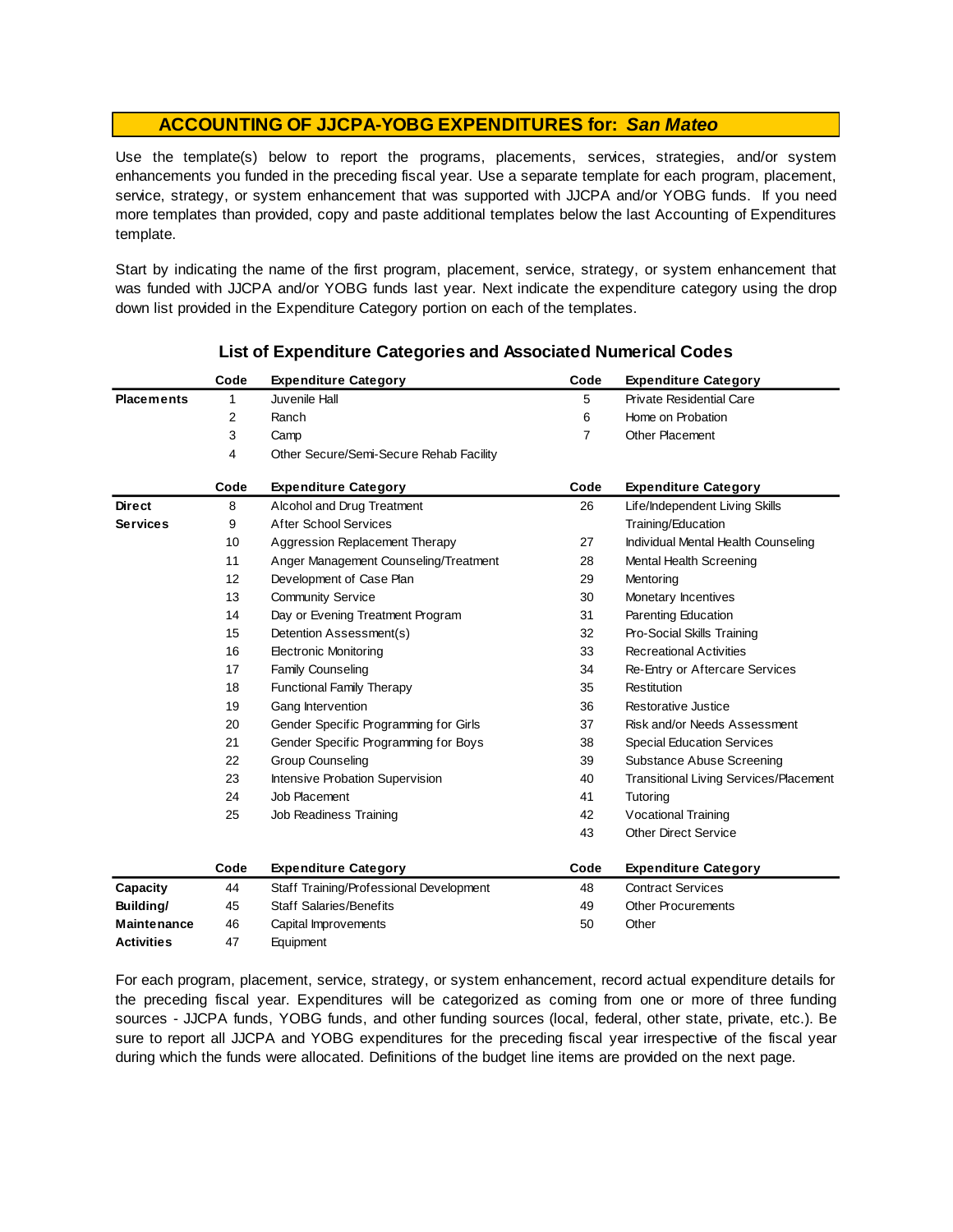**Salaries and Benefits** includes all expenditures related to paying the salaries and benefits of county probation (or other county department) employees who were directly involved in grant-related activities.

**Services and Supplies** includes expenditures for services and supplies necessary for the operation of the project (e.g., lease payments for vehicles and/or office space, office supplies) and/or services provided to participants and/or family members as part of the project's design (e.g., basic necessities such as food, clothing, transportation, and shelter/housing; and related costs).

**Professional Services** includes all services provided by individuals and agencies with whom the County contracts. The county is responsible for reimbursing every contracted individual/agency.

**Community-Based Organizations (CBO)** includes all expenditures for services received from CBO's. *NOTE* : *I f you use JJCPA and/or YOBG funds t o contract with <sup>a</sup> CBO, report that expenditure on this line item rather than on the Professional Services line item.*

**Fixed Assets/Equipment** includes items such as vehicles and equipment needed to implement and/or operate the program, placement, service, etc. (e.g., computer and other office equipment including furniture).

**Administrative Overhead** includes all costs associated with administration of the program, placement, service, strategy, and/or system enhancement being supported by JJCPA and/or YOBG funds.

Use the space below the budget detail to provide a narrative description for each program, placement, service, strategy, and/or system enhancement that was funded last year. *To do so, double click on the response box provided for this purpose.* 

Repeat this process as many times as needed to fully account for all programs, placements, services, strategies, and systems enhancements that were funded with JJCPA and/or YOBG during the last fiscal year. Keep in mind that this full report will be posted on the BSCC website in accordance with state law.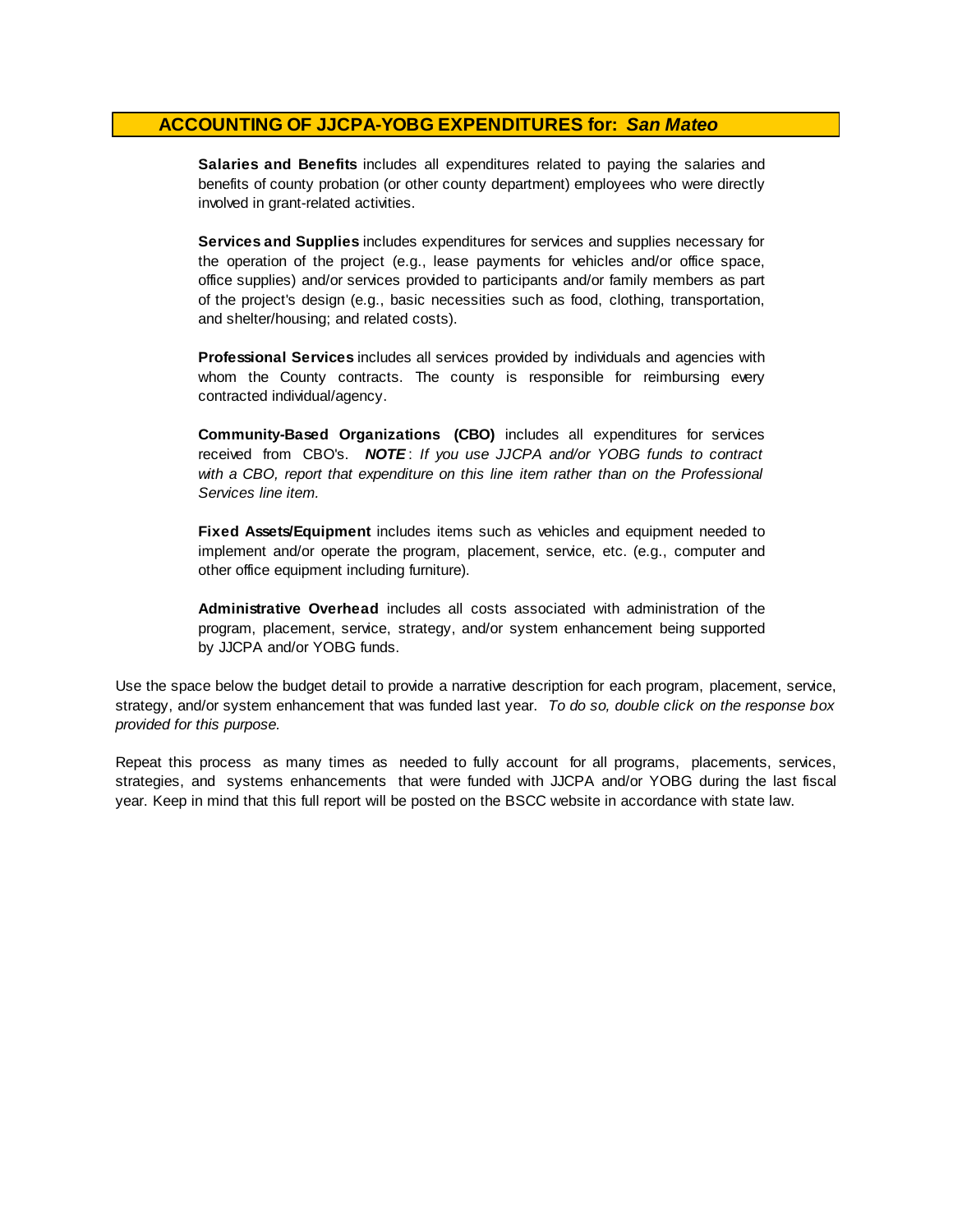| 1. Program, Placement, Service, Strategy, or System Enhancement                                                |                                         |                   |         |                 |  |  |
|----------------------------------------------------------------------------------------------------------------|-----------------------------------------|-------------------|---------|-----------------|--|--|
| Name of program, placement, service,                                                                           | Juvenile Hall                           |                   |         |                 |  |  |
| strategy or system enhancement:                                                                                |                                         |                   |         |                 |  |  |
| <b>Expenditure Category:</b>                                                                                   |                                         |                   |         |                 |  |  |
|                                                                                                                | <b>YOBG Funds</b><br><b>JJCPA Funds</b> |                   |         | All Other Funds |  |  |
|                                                                                                                |                                         |                   |         | (Optional)      |  |  |
| <b>Salaries &amp; Benefits:</b>                                                                                |                                         | $\frac{1}{2}$     | 250,000 |                 |  |  |
| Services & Supplies:                                                                                           |                                         | \$                | 4,287   |                 |  |  |
| <b>Professional Services:</b>                                                                                  |                                         |                   |         |                 |  |  |
| Community Based Organizations:                                                                                 |                                         |                   |         |                 |  |  |
| <b>Fixed Assets/Equipment:</b>                                                                                 |                                         |                   |         |                 |  |  |
| Administrative Overhead:                                                                                       |                                         | \$                | 40,705  |                 |  |  |
| Other Expenditures (List Below):                                                                               |                                         |                   |         |                 |  |  |
|                                                                                                                |                                         |                   |         |                 |  |  |
|                                                                                                                |                                         |                   |         |                 |  |  |
|                                                                                                                |                                         |                   |         |                 |  |  |
| <b>TOTAL: \$</b>                                                                                               |                                         | $\boldsymbol{\$}$ | 294,992 | S               |  |  |
| Provide a description of the program, placement, service, strategy or system enhancement that was funded       |                                         |                   |         |                 |  |  |
| with JJCPA and/or YOBG funds in the preceding fiscal year. For example, you might want to include              |                                         |                   |         |                 |  |  |
| information on the types of youth served, prevention services you provided, your accomplishments, any          |                                         |                   |         |                 |  |  |
| barriers encountered, and what specifically JJCPA and/or YOBG funds paid for.                                  |                                         |                   |         |                 |  |  |
| Youthful Offender Block Grant funds were used to support additional staff time to supervise youth with serious |                                         |                   |         |                 |  |  |
| offenses who will be housed in the long-term and segregation units of the Youth Services Center. In the past,  |                                         |                   |         |                 |  |  |
| these youth may have been sent to the Department of Juvenile Justice facilities. Many of the youth have        |                                         |                   |         |                 |  |  |
| serious mental health issues or aggression that require suicide watch and an enhanced level of supervisoin     |                                         |                   |         |                 |  |  |
| during daily activites. In addition, YOBG funds was also used for personal care supplies for the youth in the  |                                         |                   |         |                 |  |  |
| facility.                                                                                                      |                                         |                   |         |                 |  |  |
|                                                                                                                |                                         |                   |         |                 |  |  |
|                                                                                                                |                                         |                   |         |                 |  |  |
|                                                                                                                |                                         |                   |         |                 |  |  |
|                                                                                                                |                                         |                   |         |                 |  |  |
|                                                                                                                |                                         |                   |         |                 |  |  |
|                                                                                                                |                                         |                   |         |                 |  |  |
|                                                                                                                |                                         |                   |         |                 |  |  |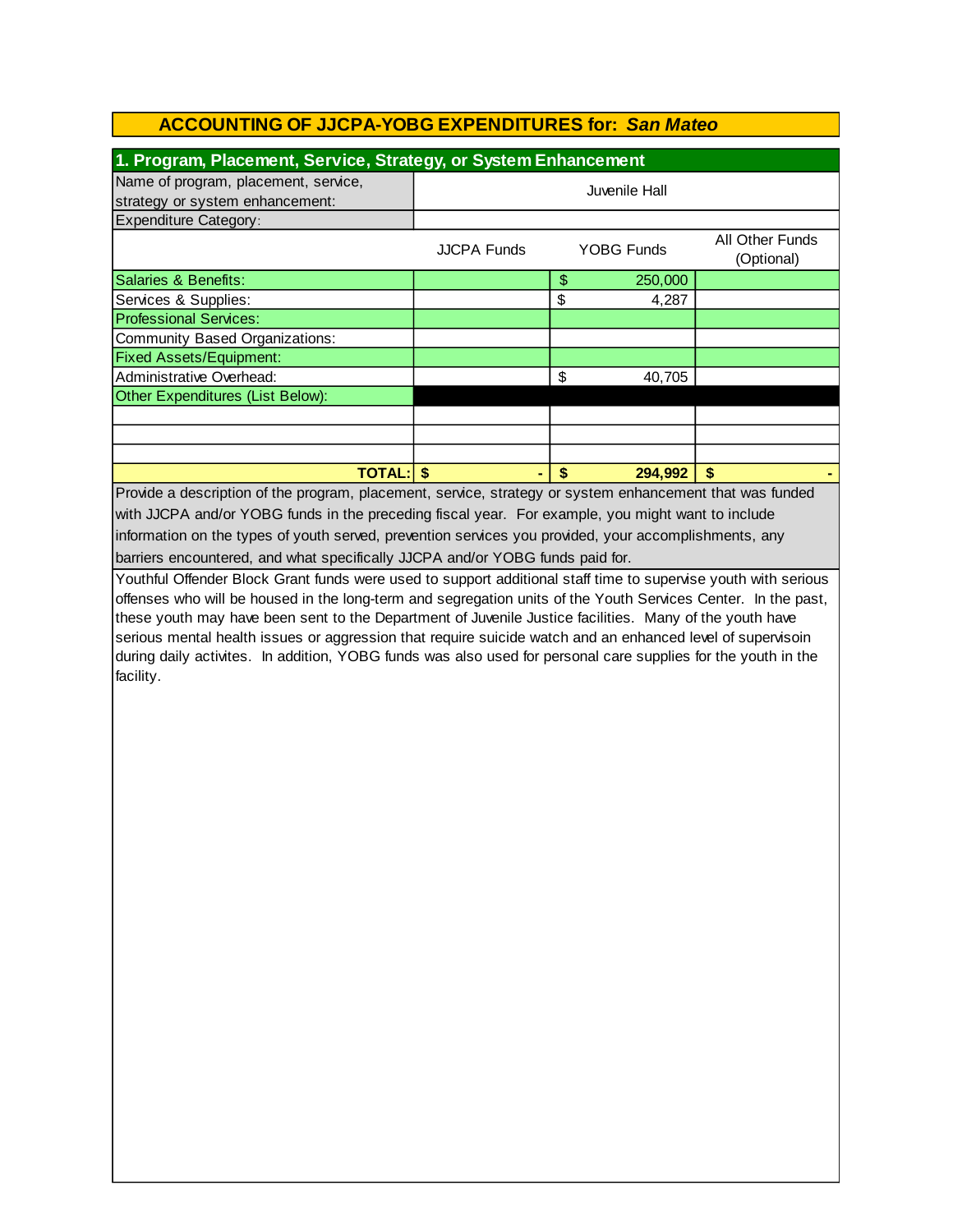| 2. Program, Placement, Service, Strategy, or System Enhancement                                                                                |                    |                |                   |                               |  |
|------------------------------------------------------------------------------------------------------------------------------------------------|--------------------|----------------|-------------------|-------------------------------|--|
| Name of program, placement, service,<br>strategy or system enhancement:                                                                        | Camp               |                |                   |                               |  |
| <b>Expenditure Category:</b>                                                                                                                   |                    |                |                   |                               |  |
|                                                                                                                                                | <b>JJCPA Funds</b> |                | <b>YOBG Funds</b> | All Other Funds<br>(Optional) |  |
| Salaries & Benefits:                                                                                                                           |                    | \$             | 492,361           |                               |  |
| Services & Supplies:                                                                                                                           |                    | \$             | 28,855            |                               |  |
| <b>Professional Services:</b>                                                                                                                  |                    |                |                   |                               |  |
| Community Based Organizations:                                                                                                                 |                    |                |                   |                               |  |
| <b>Fixed Assets/Equipment:</b>                                                                                                                 |                    | $\mathfrak{S}$ | 54,611            |                               |  |
| Administrative Overhead:                                                                                                                       |                    |                |                   |                               |  |
| Other Expenditures (List Below):                                                                                                               |                    |                |                   |                               |  |
|                                                                                                                                                |                    |                |                   |                               |  |
|                                                                                                                                                |                    |                |                   |                               |  |
|                                                                                                                                                |                    |                |                   |                               |  |
| <b>TOTAL: \$</b>                                                                                                                               |                    |                | 575,827           |                               |  |
| the contract of the contract of the contract of the contract of the contract of the contract of the contract of<br>$\sim$ $\sim$ $\sim$ $\sim$ |                    |                |                   | $\sim$ $\sim$ $\sim$          |  |

information on the types of youth served, prevention services you provided, your accomplishments, any barriers encountered, and what specifically JJCPA and/or YOBG funds paid for. Provide a description of the program, placement, service, strategy or system enhancement that was funded with JJCPA and/or YOBG funds in the preceding fiscal year. For example, you might want to include

Camp Glenwood was established in 1961 to provide services to male youth who are facing extended detention. These youth are orded by the court to stay at Camp Glenwood for approximately six months. During their stay, staff work intensively with the youth on controlling their impulses and anger, graduating from high school or achieving a GED, and sustaining positive relationships. Special services include mental health and substance abuse counseling and gang intervention. The youth participate in meditation and emotion regulation classess provided by the Mind Body Awareness Project. The youth participate in a yearly housebuilding project with Habitat for Humanity, an annual week-long hiking trip, and a holiday wreath-making business that raises money for activities throughout the year.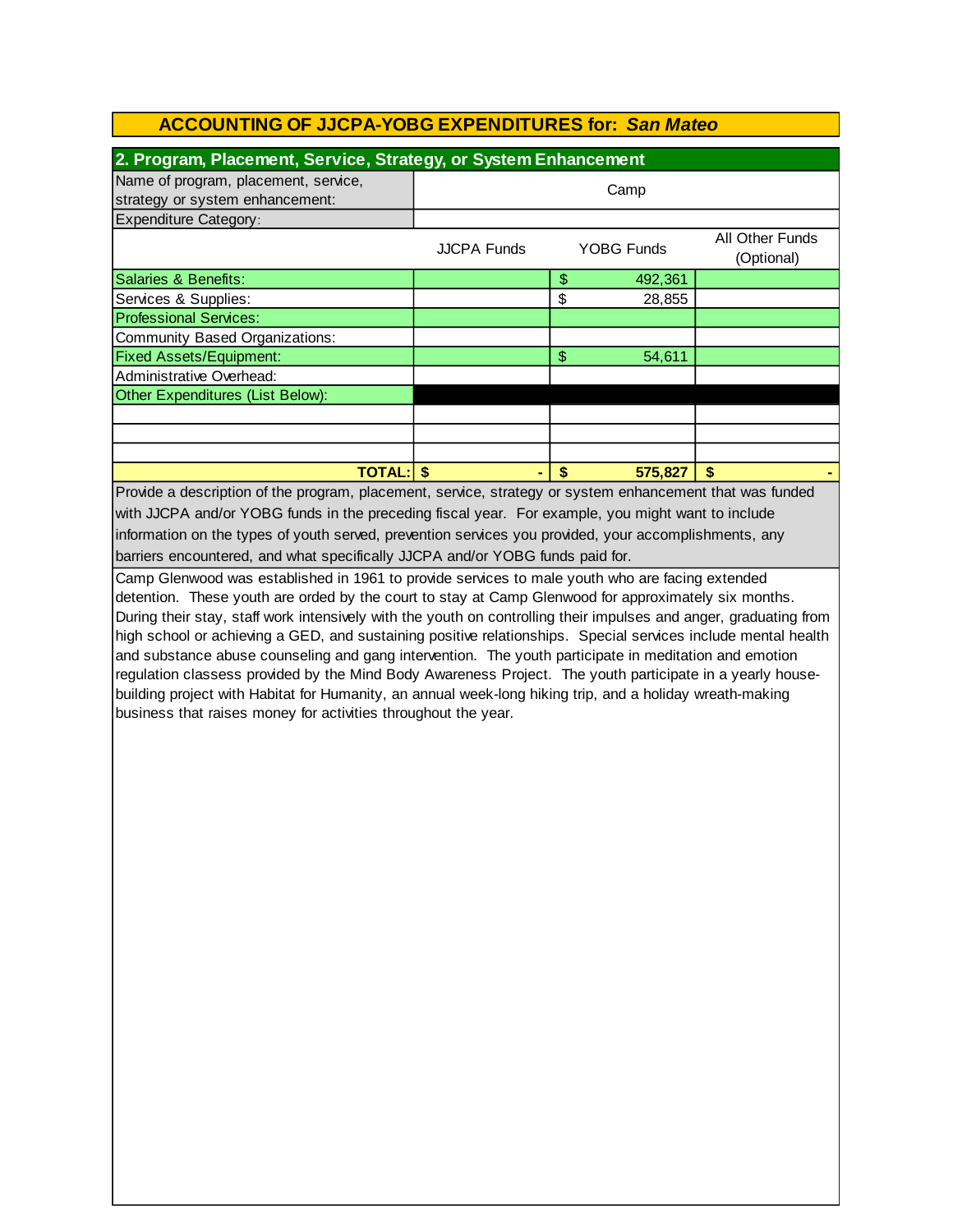| 3. Program, Placement, Service, Strategy, or System Enhancement         |                    |                   |                 |  |  |
|-------------------------------------------------------------------------|--------------------|-------------------|-----------------|--|--|
| Name of program, placement, service,<br>strategy or system enhancement: | Home on Probation  |                   |                 |  |  |
| <b>Expenditure Category:</b>                                            |                    |                   |                 |  |  |
|                                                                         | <b>JJCPA Funds</b> | <b>YOBG Funds</b> | All Other Funds |  |  |
| Salaries & Benefits:                                                    |                    | \$<br>160,542     |                 |  |  |
| Services & Supplies:                                                    |                    |                   |                 |  |  |
| <b>Professional Services:</b>                                           |                    |                   |                 |  |  |
| Community Based Organizations:                                          |                    |                   |                 |  |  |
| <b>Fixed Assets/Equipment:</b>                                          |                    |                   |                 |  |  |
| Administrative Overhead:                                                |                    |                   |                 |  |  |
| Other Expenditures (List Below):                                        |                    |                   |                 |  |  |
|                                                                         |                    |                   |                 |  |  |
|                                                                         |                    |                   |                 |  |  |
|                                                                         |                    |                   |                 |  |  |
| <b>TOTAL:</b>                                                           |                    | 160,542<br>S      | S               |  |  |

Provide a description of the program, placement, service, strategy or system enhancement that was funded with JJCPA and/or YOBG funds in the preceding fiscal year. For example, you might want to include barriers encountered, and what specifically JJCPA and/or YOBG funds paid for. information on the types of youth served, prevention services you provided, your accomplishments, any

The YOBG funds are used to partillay cover the cost of two Deputy Probation Officers in the Gang / High Risk Offender unit with Juveniles . Youth supervised in this unit are in the community, but are considered to be at high risk of reoffending, have gang affiliation, search and seizure, and other court orders that require enhanced supervison.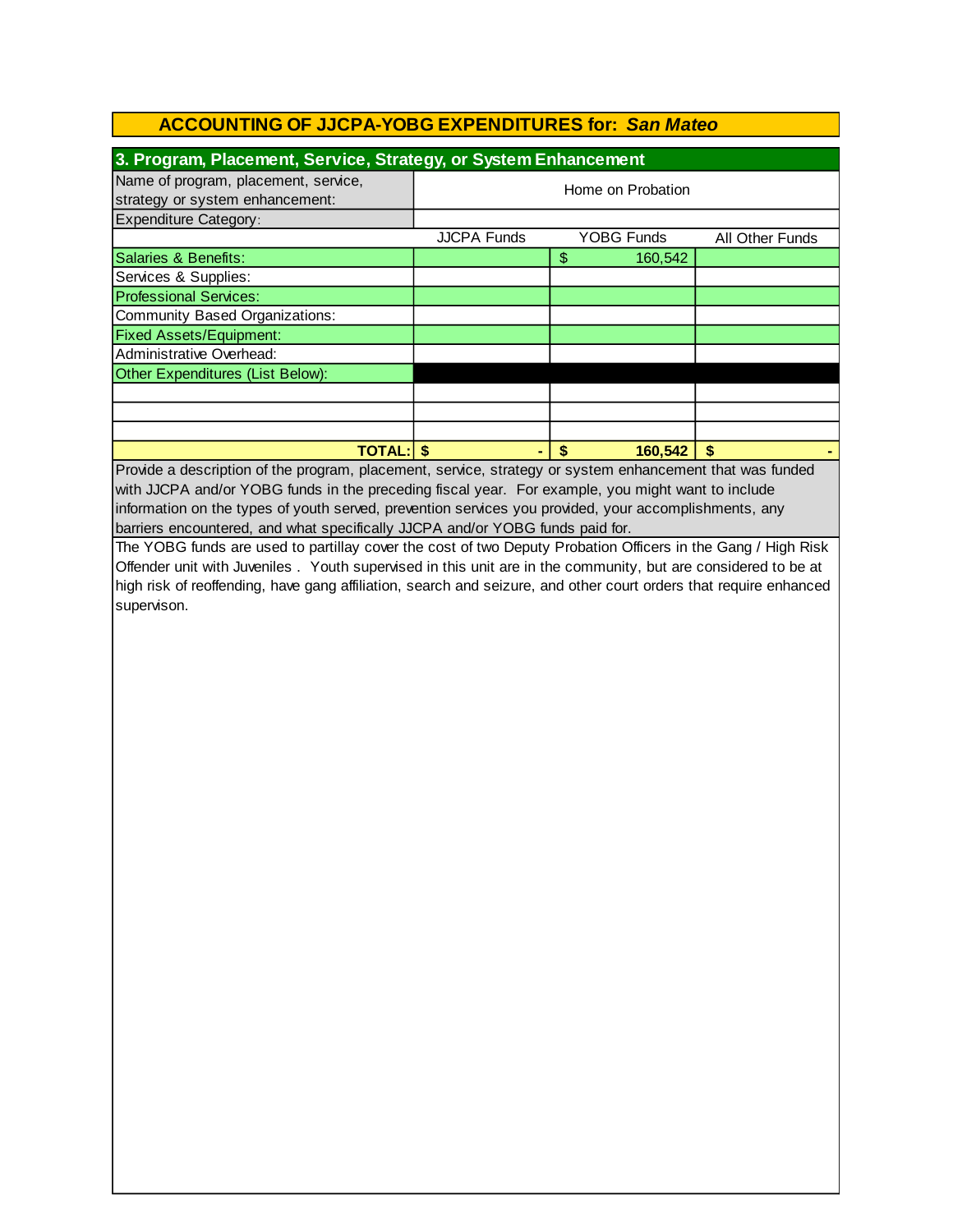| 4. Program, Placement, Service, Strategy, or System Enhancement         |                                     |    |            |                 |  |
|-------------------------------------------------------------------------|-------------------------------------|----|------------|-----------------|--|
| Name of program, placement, service,<br>strategy or system enhancement: | Individual Mental Health Counseling |    |            |                 |  |
| <b>Expenditure Category:</b>                                            |                                     |    |            |                 |  |
|                                                                         | <b>JJCPA Funds</b>                  |    | YOBG Funds | All Other Funds |  |
| Salaries & Benefits:                                                    |                                     | \$ | 280,254    |                 |  |
| Services & Supplies:                                                    |                                     | \$ | 20,345     |                 |  |
| <b>Professional Services:</b>                                           |                                     |    |            |                 |  |
| Community Based Organizations:                                          |                                     | \$ | 47,213     |                 |  |
| <b>Fixed Assets/Equipment:</b>                                          |                                     |    |            |                 |  |
| Administrative Overhead:                                                |                                     |    |            |                 |  |
| Other Expenditures (List Below):                                        |                                     |    |            |                 |  |
|                                                                         |                                     |    |            |                 |  |
|                                                                         |                                     |    |            |                 |  |
|                                                                         |                                     |    |            |                 |  |
| <b>TOTAL:</b>                                                           |                                     | S  | 347,812    | S               |  |

Provide a description of the program, placement, service, strategy or system enhancement that was funded with JJCPA and/or YOBG funds in the preceding fiscal year. For example, you might want to include information on the types of youth served, prevention services you provided, your accomplishments, any barriers encountered, and what specifically JJCPA and/or YOBG funds paid for.

The YOBG funds were used to provide behavioral health and recovery services to youth at the Youth Services Center. These services include crisis intervention, evaluation, treatment, psychiatric medication, behavioral management, and continuing care referrals. Treatment may also include cognitive behavioral therapy, substance abuse education, parenting skills, domestic violence prevention training, and trauma-informed treatment. In addition, these funds are used to provide contract behavioral health services at the Camp Kemp for Girls Program. Contractor the Beat Within provides Intersection for the Art program. Contractor Pyramid provides gender-specific and trauma-informed individual, group, and family therapy. The contractors facilitate a Saturday Multi-Family Group of girls and their family members to increase effective communication in the family. Contractor Rape Trauma Service provides individual and group counseling to address trauma and sexual abuse.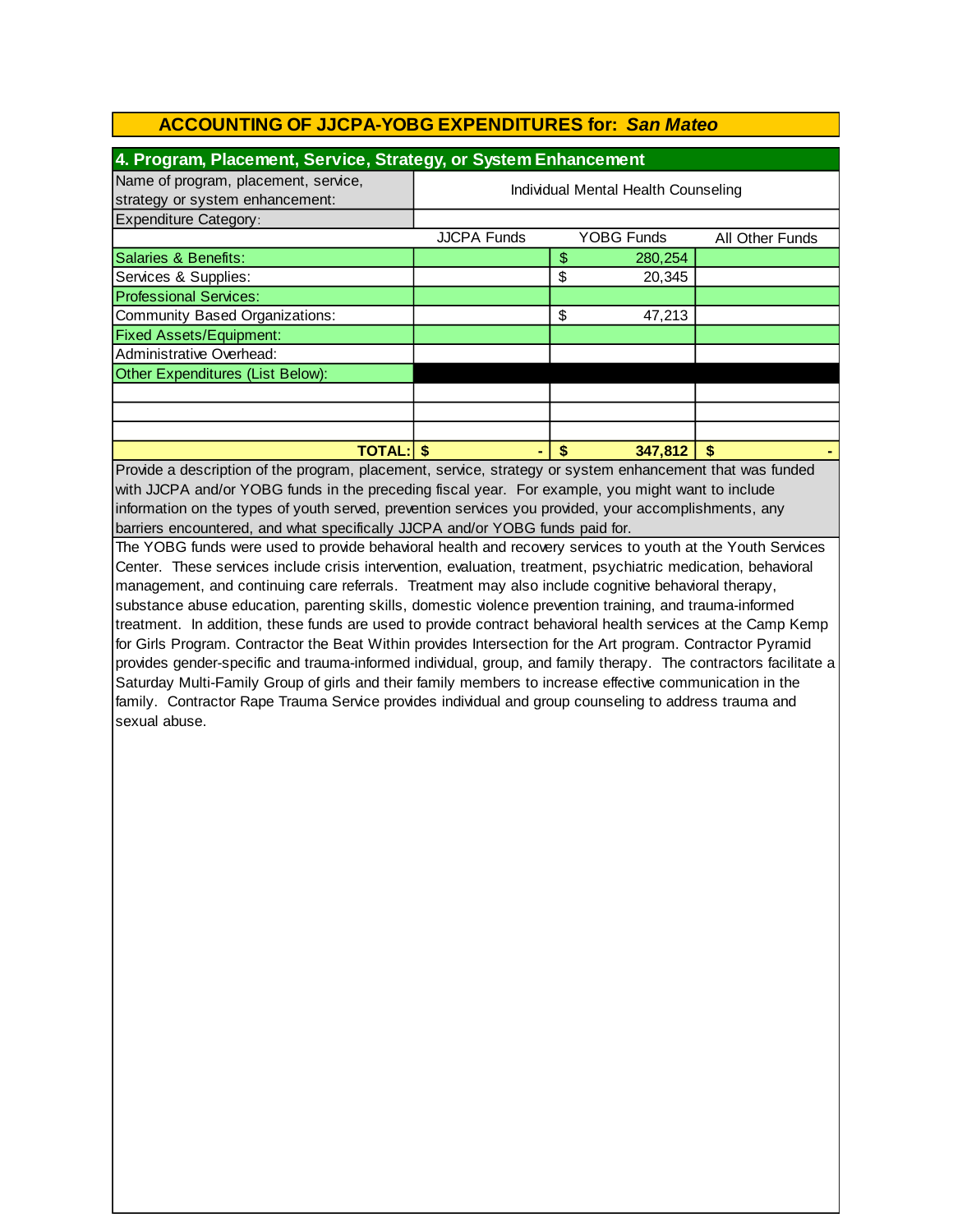| 5. Program, Placement, Service, Strategy, or System Enhancement         |                                                 |                   |                        |  |  |
|-------------------------------------------------------------------------|-------------------------------------------------|-------------------|------------------------|--|--|
| Name of program, placement, service,<br>strategy or system enhancement: | Therapeutic Services for Residential Placements |                   |                        |  |  |
| Expenditure Category:                                                   |                                                 |                   |                        |  |  |
|                                                                         | <b>JJCPA Funds</b>                              | <b>YOBG Funds</b> | <b>All Other Funds</b> |  |  |
| Salaries & Benefits:                                                    |                                                 |                   |                        |  |  |
| Services & Supplies:                                                    |                                                 |                   |                        |  |  |
| <b>Professional Services:</b>                                           |                                                 | \$<br>20,345      |                        |  |  |
| Community Based Organizations:                                          |                                                 | \$<br>236,596     |                        |  |  |
| <b>Fixed Assets/Equipment:</b>                                          |                                                 |                   |                        |  |  |
| Administrative Overhead:                                                |                                                 |                   |                        |  |  |
| Other Expenditures (List Below):                                        |                                                 |                   |                        |  |  |
|                                                                         |                                                 |                   |                        |  |  |
|                                                                         |                                                 |                   |                        |  |  |
|                                                                         |                                                 |                   |                        |  |  |
| <b>TOTAL:</b>                                                           |                                                 | 256,941<br>\$     | \$                     |  |  |

with JJCPA and/or YOBG funds in the preceding fiscal year. For example, you might want to include information on the types of youth served, prevention services you provided, your accomplishments, any barriers encountered, and what specifically JJCPA and/or YOBG funds paid for. Provide a description of the program, placement, service, strategy or system enhancement that was funded

Youthful Block Offender Grant funded six community based organizations for therapeutic recreational programs for youth at the Youth Services Center, Camp Glenwood, and Camp Kemp. First, the Art of Yoga Program is a gender-specific program that uses yoga concepts and creative arts to teach emotion regulation and self-esteem. Second, the Mind Body Awareness Project helps youth gain impulse control and creates healthier lifestyles using strategies of mediation, yoga, and group process to teach emotion regulation. Third, Fresh Lifelines for Youth provides legal education, case management, and mentoring based on cognitive restructuring techniques to help youth develop consequential thinking and pro-social skills. Fourth, Peninsula Conflict Resolution Center provides gang awareness education and conflict resolution skills. Fifth, Each One Reach One uses creative arts to teach self-esteem and cognitive skills as well as STD prevention. Sixth, Willie Stokes Interventions Services provides gang intervention/prevention counseling and mentoring services. Lastly, books were purchased from National Curriculum & Training Institute for the change management training to Institutions staff.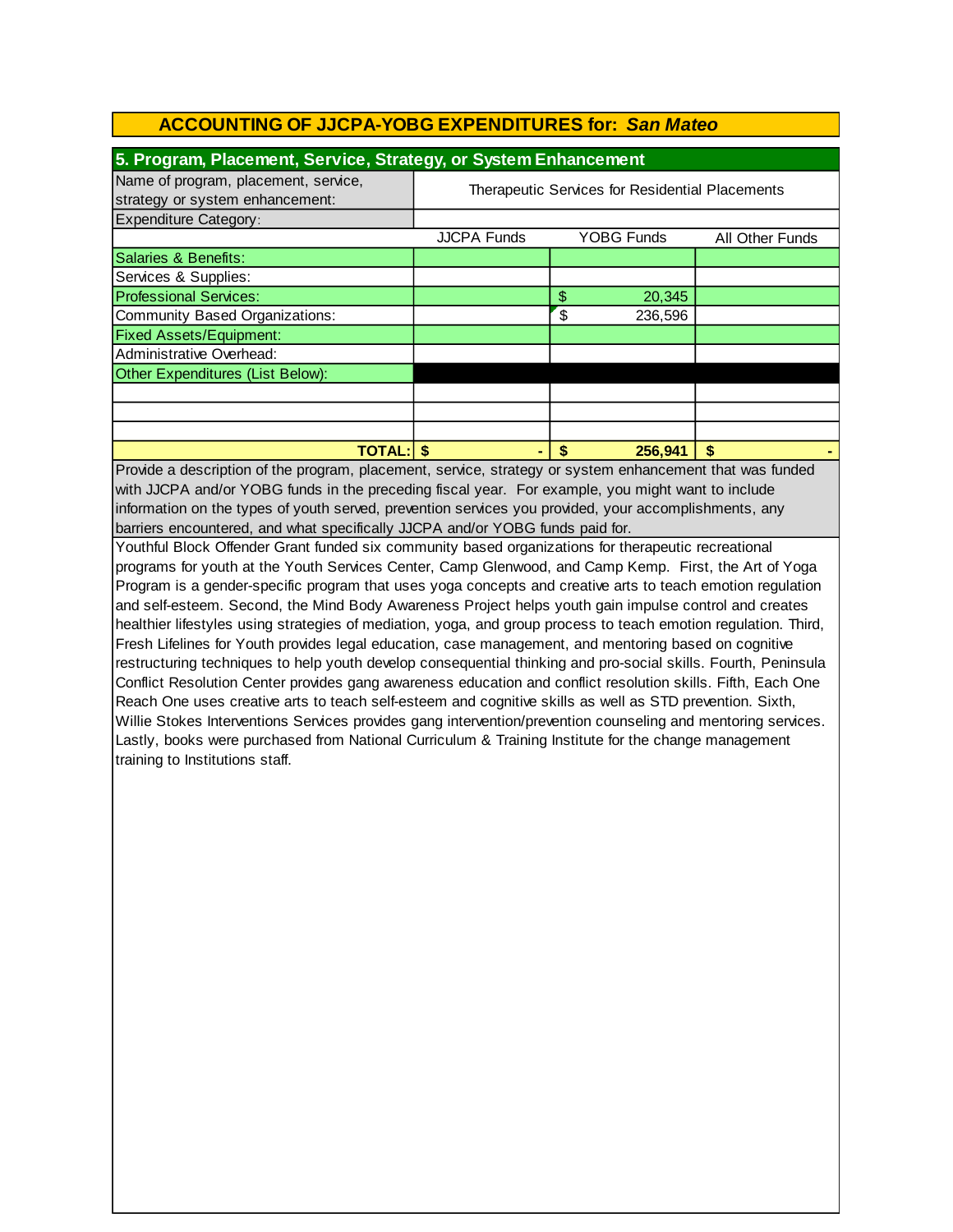| 6. Program, Placement, Service, Strategy, or System Enhancement         |                       |                   |                 |  |  |
|-------------------------------------------------------------------------|-----------------------|-------------------|-----------------|--|--|
| Name of program, placement, service,<br>strategy or system enhancement: | Re-Entry or Aftercare |                   |                 |  |  |
| Expenditure Category:                                                   |                       |                   |                 |  |  |
|                                                                         | <b>JJCPA Funds</b>    | <b>YOBG Funds</b> | All Other Funds |  |  |
| Salaries & Benefits:                                                    |                       | 151,346<br>\$     |                 |  |  |
| Services & Supplies:                                                    |                       |                   |                 |  |  |
| <b>Professional Services:</b>                                           |                       |                   |                 |  |  |
| Community Based Organizations:                                          |                       | \$<br>31,702      |                 |  |  |
| <b>Fixed Assets/Equipment:</b>                                          |                       |                   |                 |  |  |
| Administrative Overhead:                                                |                       |                   |                 |  |  |
| Other Expenditures (List Below):                                        |                       |                   |                 |  |  |
|                                                                         |                       |                   |                 |  |  |
|                                                                         |                       |                   |                 |  |  |
|                                                                         |                       |                   |                 |  |  |
| <b>TOTAL: S</b>                                                         |                       | 183,048<br>S      | S               |  |  |

Provide a description of the program, placement, service, strategy or system enhancement that was funded with JJCPA and/or YOBG funds in the preceding fiscal year. For example, you might want to include information on the types of youth served, prevention services you provided, your accomplishments, any barriers encountered, and what specifically JJCPA and/or YOBG funds paid for.

The funds provided by the Youthful Offender Block Grant were used to fund a Probation Officer position who provides transitional and aftercare services for youth at the County's Camp Glenwood for boys. Youth served at Camp Glenwood are high-risk young men who are facing extended detention and who would have been otherwise sent to the Department of Juvenile Justice. YOBG funds were used for a re-entry program provided by our contractor Pyramid Alternatives.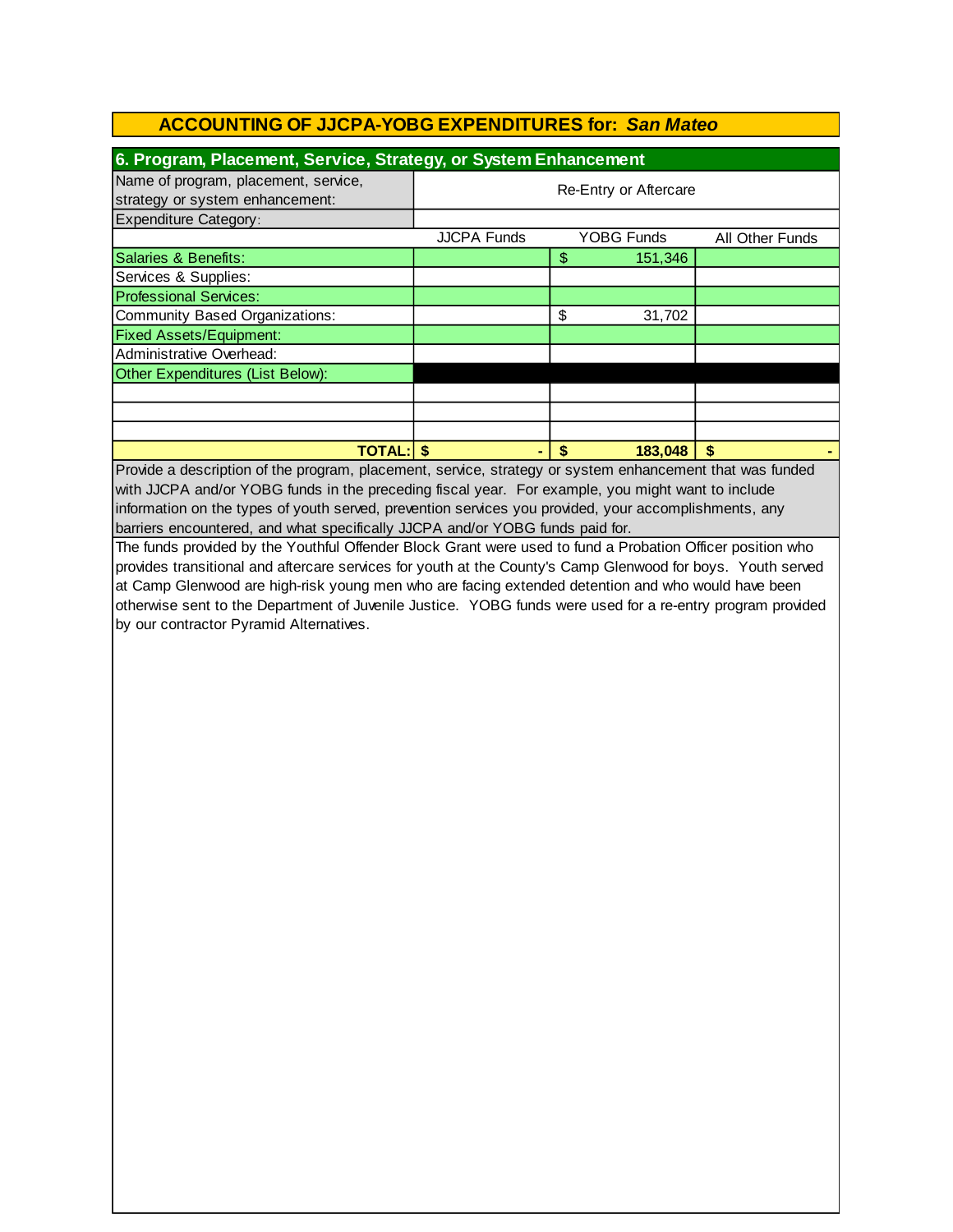| 7. Program, Placement, Service, Strategy, or System Enhancement                                                  |                              |                          |                 |  |  |  |
|------------------------------------------------------------------------------------------------------------------|------------------------------|--------------------------|-----------------|--|--|--|
| Name of program, placement, service,                                                                             |                              |                          |                 |  |  |  |
| strategy or system enhancement:                                                                                  | <b>Electronic Monitoring</b> |                          |                 |  |  |  |
| <b>Expenditure Category:</b>                                                                                     |                              |                          |                 |  |  |  |
|                                                                                                                  | <b>JJCPA Funds</b>           | <b>YOBG Funds</b>        | All Other Funds |  |  |  |
| <b>Salaries &amp; Benefits:</b>                                                                                  |                              | $\mathfrak{S}$<br>57,678 |                 |  |  |  |
| Services & Supplies:                                                                                             |                              |                          |                 |  |  |  |
| <b>Professional Services:</b>                                                                                    |                              |                          |                 |  |  |  |
| <b>Community Based Organizations:</b>                                                                            |                              |                          |                 |  |  |  |
| <b>Fixed Assets/Equipment:</b>                                                                                   |                              |                          |                 |  |  |  |
| Administrative Overhead:                                                                                         |                              |                          |                 |  |  |  |
| Other Expenditures (List Below):                                                                                 |                              |                          |                 |  |  |  |
|                                                                                                                  |                              |                          |                 |  |  |  |
|                                                                                                                  |                              |                          |                 |  |  |  |
|                                                                                                                  |                              |                          |                 |  |  |  |
| $TOTAL:$ \$                                                                                                      |                              | \$<br>57.678             | \$.             |  |  |  |
| Provide a description of the program, placement, service, strategy or system enhancement that was funded         |                              |                          |                 |  |  |  |
| with JJCPA and/or YOBG funds in the preceding fiscal year. For example, you might want to include                |                              |                          |                 |  |  |  |
| information on the types of youth served, prevention services you provided, your accomplishments, any            |                              |                          |                 |  |  |  |
| barriers encountered, and what specifically JJCPA and/or YOBG funds paid for.                                    |                              |                          |                 |  |  |  |
| The Youthful Block Offender Grant funds covered partial costs of the Deputy Probation Officers who provide       |                              |                          |                 |  |  |  |
| additional intensive supervison for youth placed on Electornic Monitoring in lieu of being incarcerated while    |                              |                          |                 |  |  |  |
| awaiting court. Electronic Monitoring is also used as a transitional tool for youth being released back into the |                              |                          |                 |  |  |  |
| community from Camp Glenwood for boys and Camp Kemp for girls.                                                   |                              |                          |                 |  |  |  |
|                                                                                                                  |                              |                          |                 |  |  |  |
|                                                                                                                  |                              |                          |                 |  |  |  |
|                                                                                                                  |                              |                          |                 |  |  |  |
|                                                                                                                  |                              |                          |                 |  |  |  |
|                                                                                                                  |                              |                          |                 |  |  |  |
|                                                                                                                  |                              |                          |                 |  |  |  |
|                                                                                                                  |                              |                          |                 |  |  |  |
|                                                                                                                  |                              |                          |                 |  |  |  |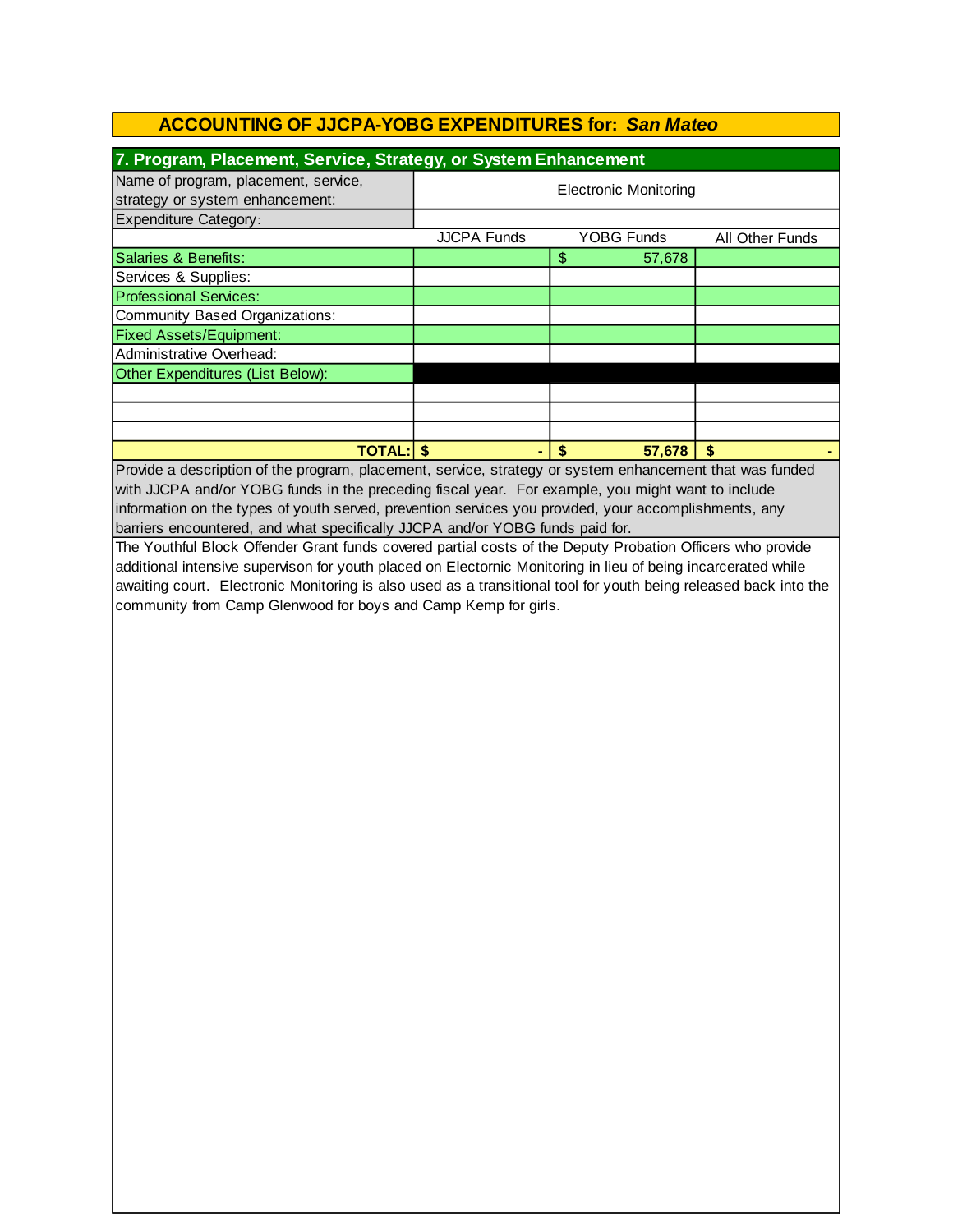| 8. Program, Placement, Service, Strategy, or System Enhancement                                          |                                       |        |                   |  |   |                 |
|----------------------------------------------------------------------------------------------------------|---------------------------------------|--------|-------------------|--|---|-----------------|
| Name of program, placement, service,<br>strategy or system enhancement:                                  | Court and Community School Counseling |        |                   |  |   |                 |
| <b>Expenditure Category:</b>                                                                             |                                       |        |                   |  |   |                 |
|                                                                                                          | <b>JJCPA Funds</b>                    |        | <b>YOBG Funds</b> |  |   | All Other Funds |
| Salaries & Benefits:                                                                                     |                                       |        |                   |  |   |                 |
| Services & Supplies:                                                                                     |                                       |        |                   |  |   |                 |
| <b>Professional Services:</b>                                                                            |                                       |        |                   |  |   |                 |
| Community Based Organizations:                                                                           | \$                                    | 50,410 |                   |  |   |                 |
| <b>Fixed Assets/Equipment:</b>                                                                           |                                       |        |                   |  |   |                 |
| Administrative Overhead:                                                                                 |                                       |        |                   |  |   |                 |
| Other Expenditures (List Below):                                                                         |                                       |        |                   |  |   |                 |
|                                                                                                          |                                       |        |                   |  |   |                 |
|                                                                                                          |                                       |        |                   |  |   |                 |
|                                                                                                          |                                       |        |                   |  |   |                 |
| <b>TOTAL: \$</b>                                                                                         |                                       | 50.410 |                   |  | S |                 |
| Provide a description of the program, placement, service, strategy or system enhancement that was funded |                                       |        |                   |  |   |                 |

Provide a description of the program, placement, service, strategy or system enhancement that was funded with JJCPA and/or YOBG funds in the preceding fiscal year. For example, you might want to include information on the types of youth served, prevention services you provided, your accomplishments, any barriers encountered, and what specifically JJCPA and/or YOBG funds paid for.

Colloborative counseling provide individual and group psychotherapy to multi-cultural at-risk youth attending San Mateo Court and Community Schools and also students who have transitioned from the Court and Community Schools back to their district high schools. Counseling services provided is trauma informed and culturally sensitive. Transition program provides a continuum of services is provided for the students who are transitioning from the Collaborative Counseling program at the Court and Community Schools to their larger comprehensive high schools in the Sequoia Union High School District and /or San Mateo High School District. Contracted services provided by Acknkowledge Alliance.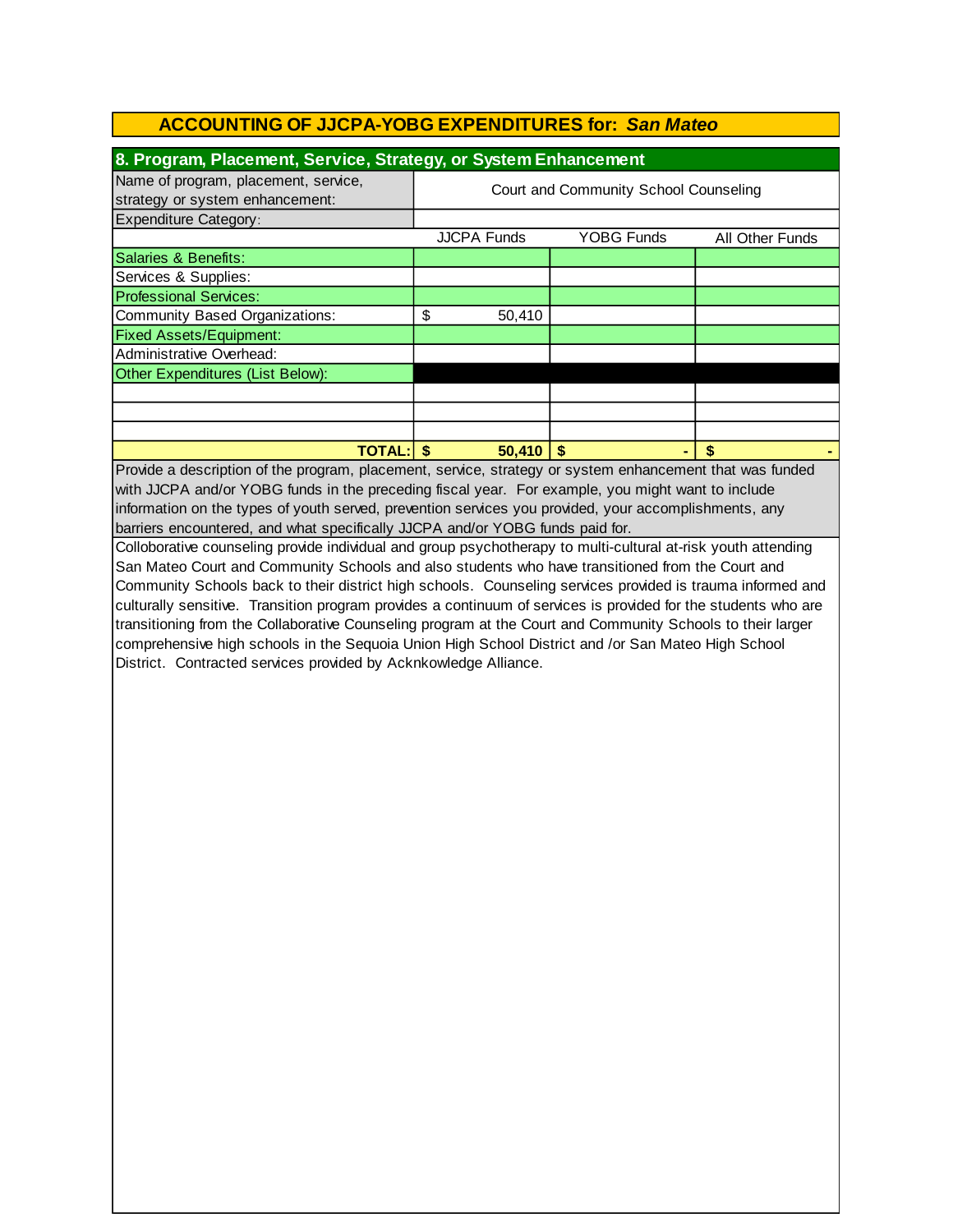| 9. Program, Placement, Service, Strategy, or System Enhancement         |                           |                    |            |                 |
|-------------------------------------------------------------------------|---------------------------|--------------------|------------|-----------------|
| Name of program, placement, service,<br>strategy or system enhancement: | In-Home Intensive Program |                    |            |                 |
| Expenditure Category:                                                   |                           |                    |            |                 |
|                                                                         |                           | <b>JJCPA Funds</b> | YOBG Funds | All Other Funds |
| Salaries & Benefits:                                                    | \$                        | 403,119            |            |                 |
| Services & Supplies:                                                    |                           |                    |            |                 |
| <b>Professional Services:</b>                                           |                           |                    |            |                 |
| Community Based Organizations:                                          |                           |                    |            |                 |
| <b>Fixed Assets/Equipment:</b>                                          |                           |                    |            |                 |
| Administrative Overhead:                                                |                           |                    |            |                 |
| Other Expenditures (List Below):                                        |                           |                    |            |                 |
|                                                                         |                           |                    |            |                 |
|                                                                         |                           |                    |            |                 |
|                                                                         |                           |                    |            |                 |
| <b>TOTAL:</b>                                                           |                           | 403,119            |            |                 |

Provide a description of the program, placement, service, strategy or system enhancement that was funded with JJCPA and/or YOBG funds in the preceding fiscal year. For example, you might want to include information on the types of youth served, prevention services you provided, your accomplishments, any barriers encountered, and what specifically JJCPA and/or YOBG funds paid for.

The Family Preservation Program encourage the continuity of the family unit by providing intensive probation supervision to Wards of the Court, who are at high risk for out-of-home placement. This home-based program is appropriate for juveniles, where significant family, emotional and/or mental health issues are present. In an effort to avoid out-of-home placement, the juvenile and parents agree to participate in the Family Preservation Program. The Probation Officer works collaboratively with Behavioral Health and Recovery Services, community based services, Human Services Agency, schools, and other collateral agencies.

The ideal caseload size is 15-18, allowing for intensive supervision, frequent contacts, coordination of resources, and timely response to problems or crises before they escalate. The Probation Officer works closely with the Mental Health therapists, whom provide a range of clinical services for the families. The program allows for the Probation Officer to work with the families to enable them to resolve their own problems, utilize service systems and have the parents advocate for their children in educational and social agencies. In addition, the Probation Officer provide immediate accountability and imposition of consequences to include "Graduated Responses or Options" to detention, i.e., loss of home privileges, home restriction, community service in the Community Care Program to short+A596-term bookings, will be utilized as an adjunct to therapeutic services to facilitate behavior change. A progress review is submitted to the Court every 90 days; at which time, the Probation Officer makes a recommendation as to whether or not the youth's and the family's needs are currently being met or a higher or lower level of service is warranted.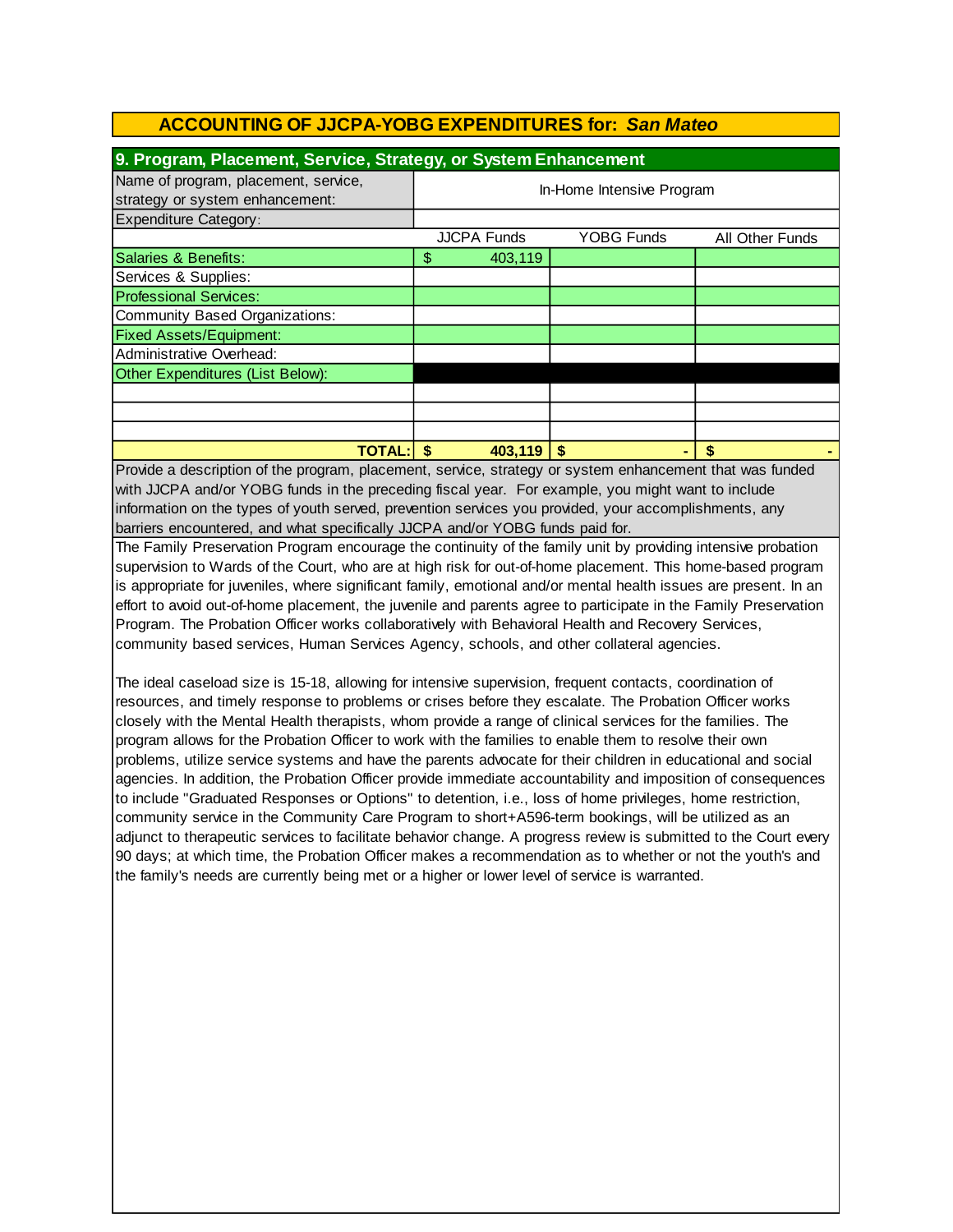| 10. Program, Placement, Service, Strategy, or System Enhancement        |                                         |                    |                   |                 |
|-------------------------------------------------------------------------|-----------------------------------------|--------------------|-------------------|-----------------|
| Name of program, placement, service,<br>strategy or system enhancement: | Juvenile Assessment and Referral Center |                    |                   |                 |
| <b>Expenditure Category:</b>                                            |                                         |                    |                   |                 |
|                                                                         |                                         | <b>JJCPA Funds</b> | <b>YOBG Funds</b> | All Other Funds |
| Salaries & Benefits:                                                    | \$                                      | 832,080            |                   |                 |
| Services & Supplies:                                                    |                                         |                    |                   |                 |
| <b>Professional Services:</b>                                           | \$                                      | 523,361            |                   |                 |
| Community Based Organizations:                                          |                                         |                    |                   |                 |
| <b>Fixed Assets/Equipment:</b>                                          |                                         |                    |                   |                 |
| Administrative Overhead:                                                |                                         |                    |                   |                 |
| Other Expenditures (List Below):                                        |                                         |                    |                   |                 |
|                                                                         |                                         |                    |                   |                 |
|                                                                         |                                         |                    |                   |                 |
|                                                                         |                                         |                    |                   |                 |
| <b>TOTAL:</b>                                                           |                                         | 1,355,441          | \$                | S               |

Provide a description of the program, placement, service, strategy or system enhancement that was funded with JJCPA and/or YOBG funds in the preceding fiscal year. For example, you might want to include information on the types of youth served, prevention services you provided, your accomplishments, any barriers encountered, and what specifically JJCPA and/or YOBG funds paid for.

The Assessment and Referral provide services to newly referred juvenile offenders both in and out of custody. A multi-disciplinary team completes all assessments, and youth determined eligible for diversion are placed on contracts with consequences, support and supervision services. Assessment Teams are comprised of a Deputy Probation Officer, a Licensed Marriage and Family Therapist or a Social Worker. Services also include Alcohol and Drug consultation. Supervision and support services are provided by community workers from the Human Services Agency and the Probation Department. Bi-lingual staff is available and written materials are provided in English and Spanish. Program goals include intake decisions that incorporate multi-disciplinary team screening and assessment; decrease duplication of services between agencies; multi-agency background information and records checks on youth's police/probation contacts; mental health and social service history; provide a continuum of care with immediate services and supervision to youth released pending diversion or court; provide comprehensive recommendations and background information to the Juvenile Court for detention and release decisions; reduce the number of juveniles in Juvenile Hall and decrease detention time prior to bringing youth before the Juvenile Court; provide an offense specific program for petty theft cases; and provide additional support with "bridging" services for mental health and alcohol and drug services for immediate services to high risk cases.

The Juvenile Assessment Center evaluates all requests for juvenile records sealing. Lastly, Assessment Center staff work with our collaborative partners in the community (Youth and Family Enrichment Services and North Peninsula Family Alternative) to provide the Victim Impact Awareness Program for the youth who have committed crimes against others in the community.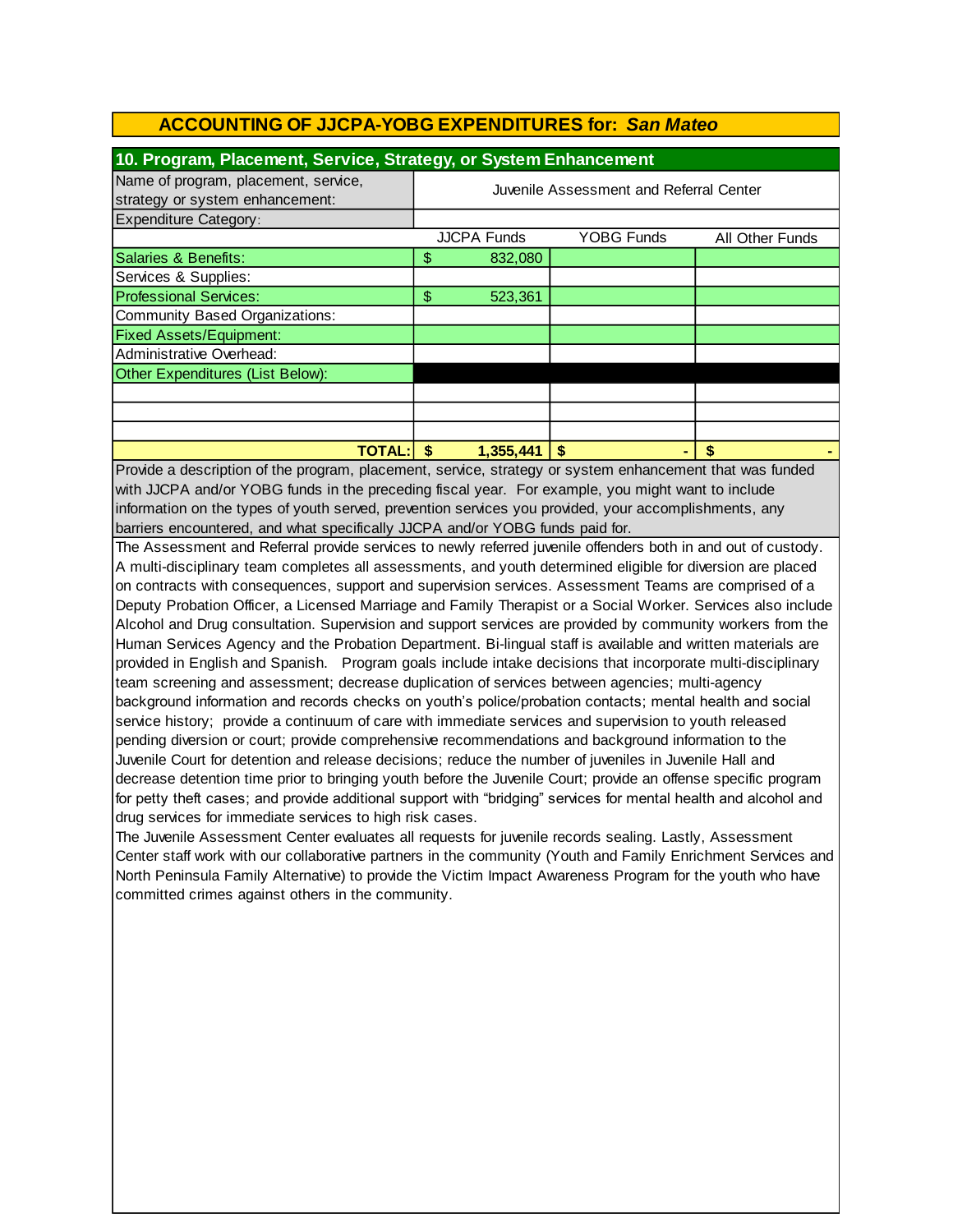| 11. Program, Placement, Service, Strategy, or System Enhancement        |                                      |                    |                   |                 |
|-------------------------------------------------------------------------|--------------------------------------|--------------------|-------------------|-----------------|
| Name of program, placement, service,<br>strategy or system enhancement: | Adolescent Substance Abuse Treatment |                    |                   |                 |
| <b>Expenditure Category:</b>                                            |                                      |                    |                   |                 |
|                                                                         |                                      | <b>JJCPA Funds</b> | <b>YOBG Funds</b> | All Other Funds |
| Salaries & Benefits:                                                    |                                      |                    |                   |                 |
| Services & Supplies:                                                    |                                      |                    |                   |                 |
| <b>Professional Services:</b>                                           |                                      |                    |                   |                 |
| Community Based Organizations:                                          | \$                                   | 164,737            |                   |                 |
| <b>Fixed Assets/Equipment:</b>                                          |                                      |                    |                   |                 |
| Administrative Overhead:                                                |                                      |                    |                   |                 |
| Other Expenditures (List Below):                                        |                                      |                    |                   |                 |
|                                                                         |                                      |                    |                   |                 |
|                                                                         |                                      |                    |                   |                 |
|                                                                         |                                      |                    |                   |                 |
| <b>TOTAL:</b>                                                           |                                      | 164,737            | S                 |                 |

with JJCPA and/or YOBG funds in the preceding fiscal year. For example, you might want to include information on the types of youth served, prevention services you provided, your accomplishments, any barriers encountered, and what specifically JJCPA and/or YOBG funds paid for. Provide a description of the program, placement, service, strategy or system enhancement that was funded

Insights Program in contracted by Star Vista who provide the folllowing services.

-An initial intake and assessment are performed upon receipt of the referral for therapeutic services. A thorough psychosocial assessment is conducted with the intent of establishing an understanding of the service needs and severity of co-occurring substance use and mental health disorders with an emphasis on trauma-informed care. These assessments offer an opportunity for our intake counselors to design and structure adequate and appropriate treatment plans and therapeutic support through individual, group and/or family therapy. Individual ---Outpatient treatment is a strength-based approach utilizing cognitive behavioral therapy (CBT) and motivational interviewing techniques to address co-occurring substance use and mental health disorders.

Individual Outpatient treatment is a strength-based approach utilizing cognitive behavioral therapy (CBT) and motivational interviewing techniques to address co-occurring substance use and mental health disorders. -A youth-centered treatment model to address mental health, Post-Traumatic Stress Disorder (PTSD), and substance abuse issues. Seeking Safety is a cognitive behavior present-focused therapy to help youth attain safety from trauma/substance abuse and stressors/PTSD. A family-centered cognitive behavioral therapy (CBT) model to provide parents, caretakers and other family members with new skills to support pro-social behaviors, and train families to deal with particularly challenging adolescents.